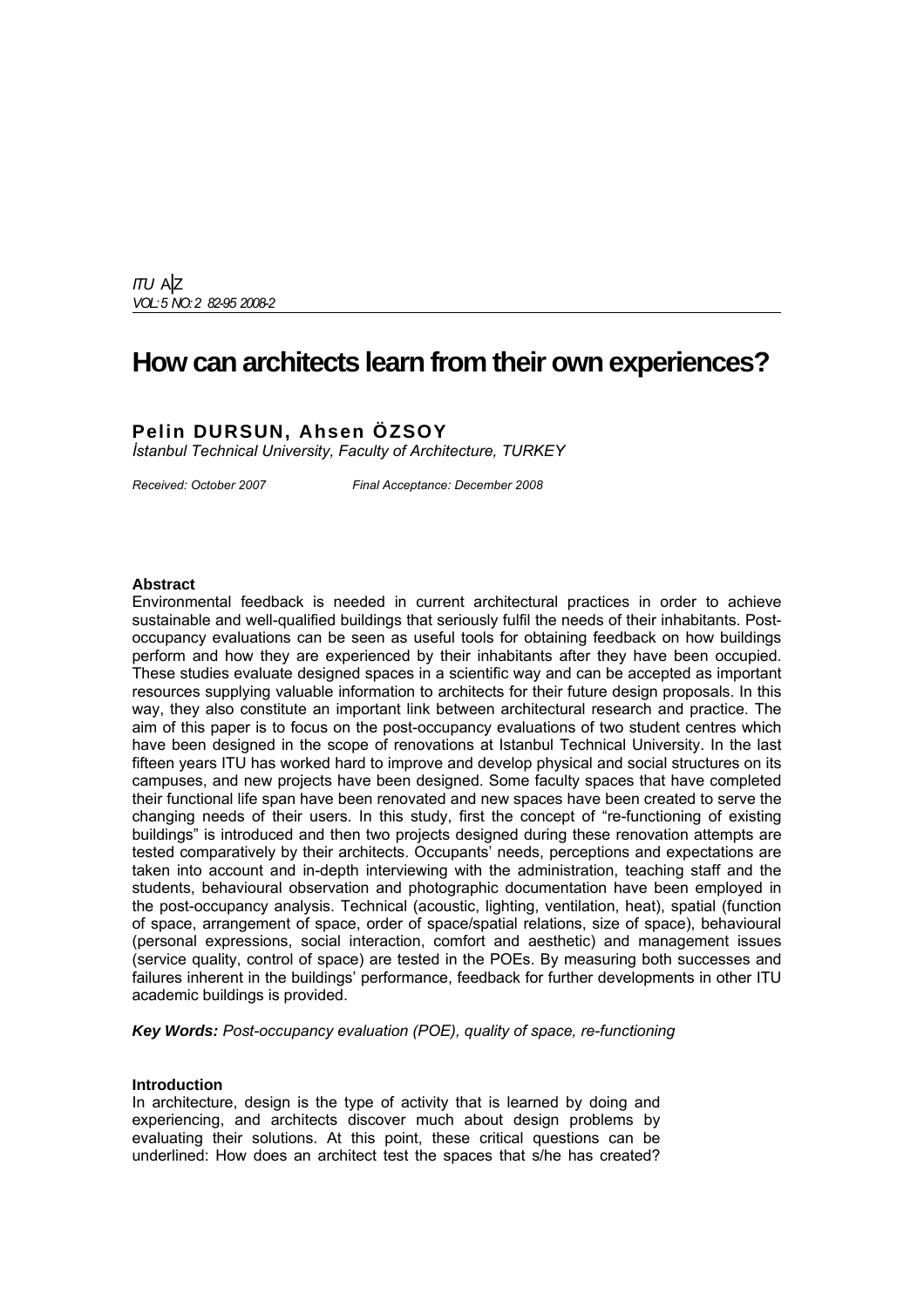What kind of architectural knowledge leads to this process? Does this knowledge include intuition, feelings and experiences or does it consist of theory, science and research? The answer is simple: Both. During the design process, the architect has to bring intuitive and rational ways of thinking together, in other words mystery and certainty, intuition and science, practice and research (Dursun, 2007).

According to Zeisel (1984), design interconnects three constituent activities: imaging, presenting and testing. Appraisals, refutations, criticisms, judgments, comparisons, reflections, reviews and confrontations are all types of tests. After presenting a design idea in whatever form, the designer steps back with a critical eye and examines the product (Hillier and Leaman, 1974).

Here, a critical point appears as to how this examination or evaluation will be done in the design process. In evaluations which accept designed space as a static entity, either quantitative aspects of space (cost, energy consumption, level of light, heat, etc.) are appraised under certain performance criteria or qualitative aspects of space (sense of space, perception of space, life patterns, etc.) are judged mainly under the architect's experience. In these approaches a limitless freedom is given to the designer. Although these are product-based evaluations, here, space is evaluated without taking into account designed space and its user's relationship.

Zeisel (1984) argues that designing includes two types of information: a heuristic catalyst for imaging and a body of knowledge for testing. This means that designers rely on information to tell them how things might be, but also that they use information to tell them how well things might work (Lawson, 2003).

The core of the information which Lawson pointed out is entirely formed by the space / use relationship. Evaluations which accept designed space as a living organism, a dynamic entity and focus on "designed space- user- life" interaction are much more valuable than the evaluations which believe space is merely a static and physical entity. However these kinds of evaluations are very few. They are mostly done by different research groups other than architects, and research data are never returned to their designers as feedback for future designs. Literature surveys have shown that architects are also reluctant to evaluate their designs after they have been constructed.

Architects rarely get involved in their projects after completion, the point when buildings start their operational lives. Their prior knowledge of the original intentions is an invaluable source when it comes to judging how successful a building has been. However the use of new materials, building techniques and 'innovative' design strategies requires some measures of their performance in practice. Otherwise, they constitute theoretical myths, unsupported by results in use (Andreu and Oreszczyn, 2004).

Based on a similar idea, this paper shows an attempt to assess the performance of the architects' own designs in use after the building's occupation through the criticism of the real users. The aim is to learn from

How can architects learn from their own experiences83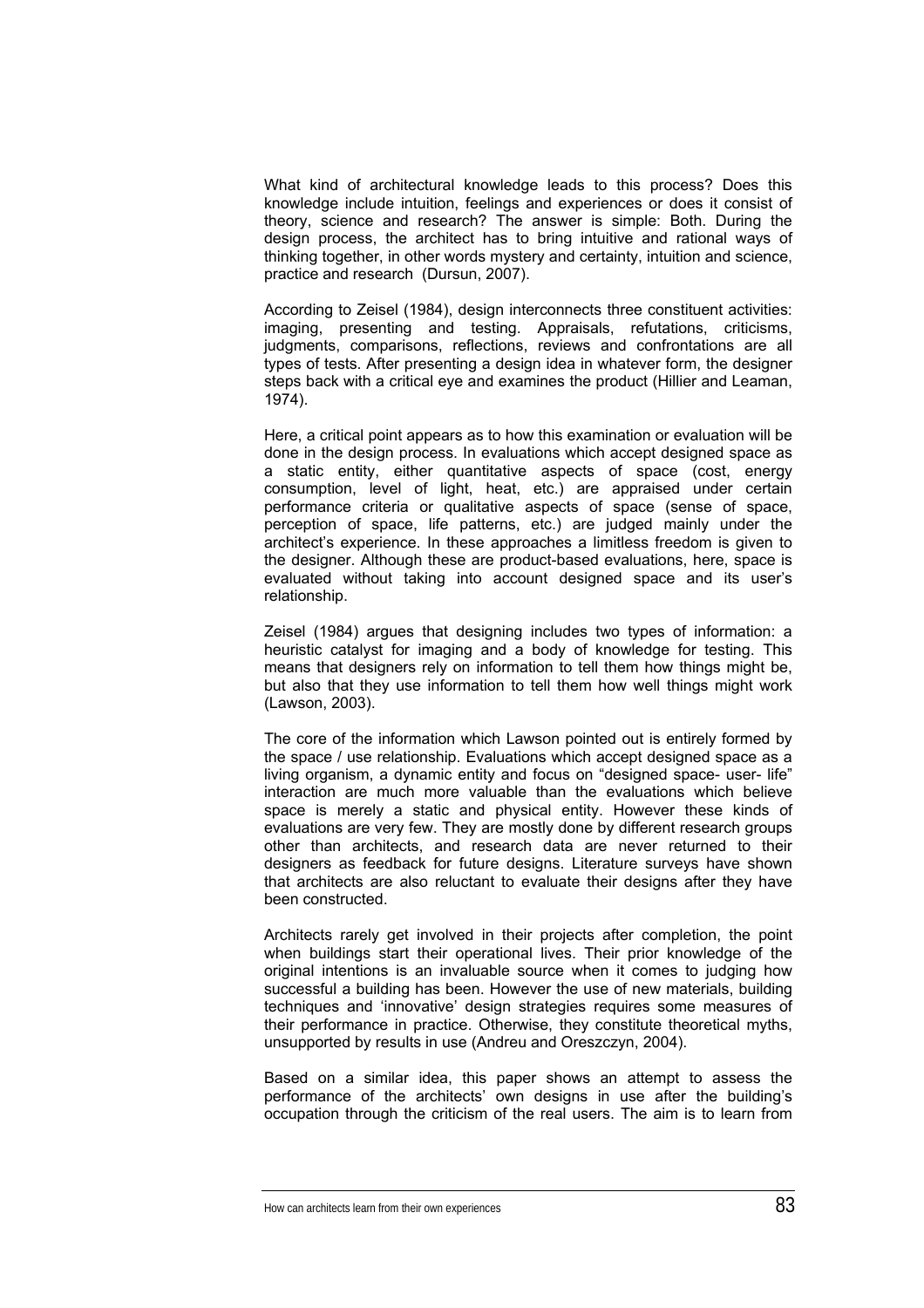experience and create a link between research and architectural practice by carrying research findings into the design process. In this study the designer's decisions are tested through the post-occupancy evaluations of two student social centres on Istanbul Technical University (ITU) campuses. Lessons from the study are interpreted by the architects to provide feedback for ongoing developments in other ITU academic buildings.

#### **About Post-Occupancy Evaluations**

Evaluation studies are usually undertaken to assess the adequacy of existing environments and to provide guidance for the creation of new environments (Zube, 1984). Evaluation differs from architectural criticism by being data-based, by being more than the simple reflection of one person, and by addressing more than aesthetic issues (Wener, 1989).

Preiser and his colleagues describe the post-occupancy evaluation as a process of appraising buildings in a systematic way after they have been built and occupied for some time. According to them, post-occupancy evaluations focus on the buildings' occupants and their needs, thus providing insight into the consequences of past design decisions and the resulting building performance. This knowledge forms a sound basis for creating better buildings in the future (Preiser et al., 1988). While these evaluations focus primarily on the performance of buildings, the latest step in the evolution of POE towards building performance evaluation (BPE) and universal design evaluation (UDE) is one that emphasises a holistic, process-oriented approach to evaluation (FFC, 2002).

In 1997, the POE process model was developed into an Integrative Framework for Building Performance Evaluation (BPE), based on feedback and evaluation at every phase of building delivery, ranging from strategic planning to occupancy, through the building's life cycle. It covers the useful life of a building from move-in to adaptive reuse or recycling. BPE came into being as a result of knowledge accumulating from years of post-occupancy studies of buildings, the results of which contained important information for architects, builders and others involved in the process of creating buildings (Preiser and Vischer, 2005). The concept, framework and assessment of universal design evaluation (UDE) are based on consumer feedback driven, pre-existing and evolutionary evaluation process models, i.e., POE, BPE. The intent of UDE is to evaluate the impact on the user of universally designed environments which can be accepted as a new paradigm for designs of the future, and as an approach to creating environments and products that are usable by all people to the greatest extent possible (Preiser, 2001).

In addition to ensuring that the occupants' needs are incorporated into the design process, the POE process is also intended to make the built environment design process more scientific and research orientated. According to Zeisel (1984) the design process should be cyclical in nature and incorporate feedback. POE was seen as a logical final step of a cyclical design process, whereby lessons learned from the occupants about the space in use could be used to both improve the fit of the existing space and be feedback into design research and programming of the next building. Without a feedback loop, every building is, to some extent, a prototype – spaces and systems put together in new ways, with potentially unpredictable outcomes (Zimmerman and Martin, 2001).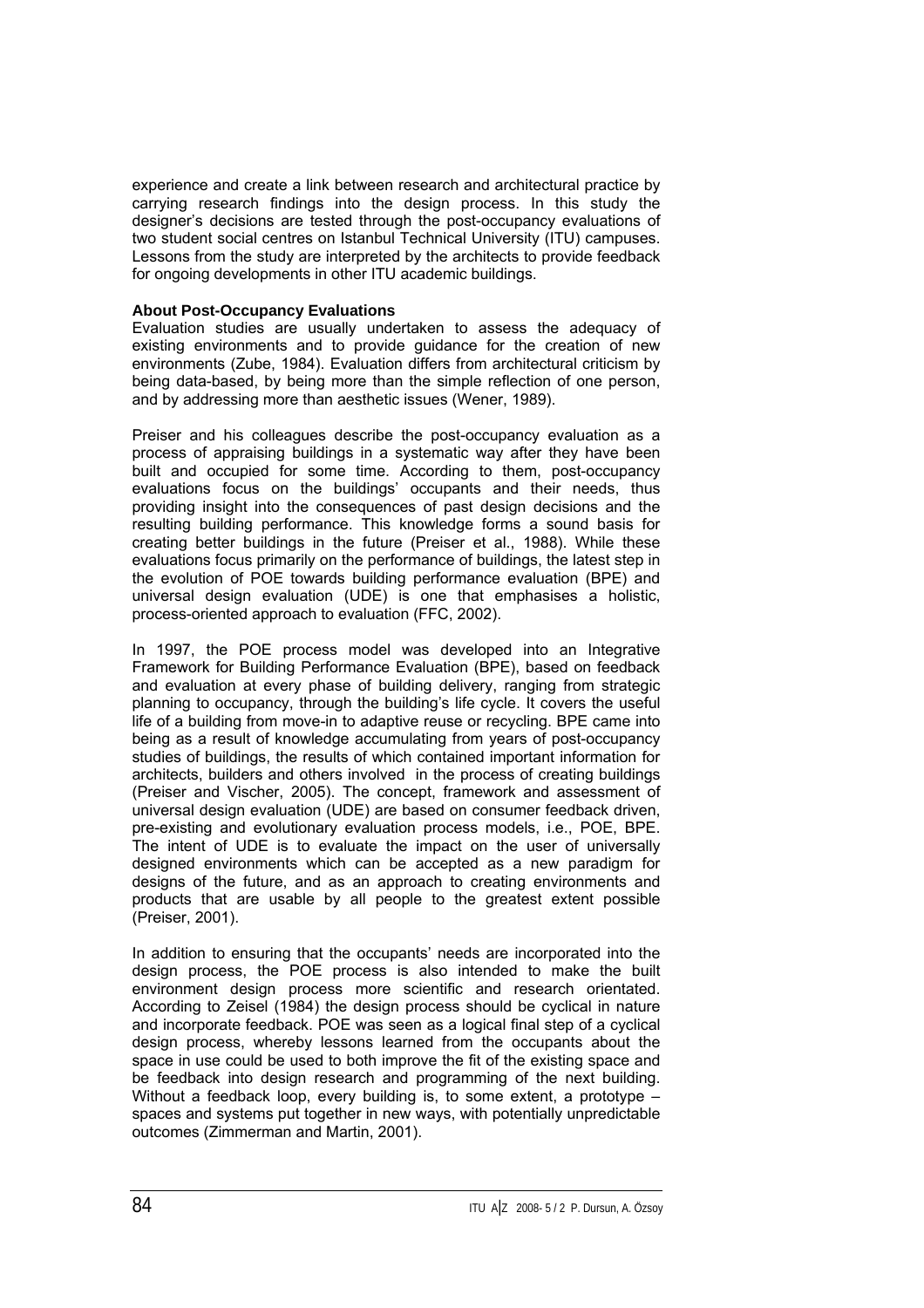POEs that have been conducted since the mid-1970s can be accepted as useful tools to account for building quality. By understanding how existing buildings affect occupants, designers can minimise problems and capitalise on successful design features. As design is a socio-political process rather than an absolute science, POEs are managed as communication forums in support of design to negotiate the relationship between people and buildings. With changing and increasingly complex building requirements, good communication is essential to align facilities with learning needs. POE provides a systematic way of learning from the successes and mistakes of previous buildings (Watson, 2003).

In this study a different approach was adopted for this learning process. Differentiated from other studies on POEs in which assessments are made by different groups apart from their own architects, this study shows an attempt by architects to revisit their own designs and to learn about their successes and mistakes based on the evaluations of the users. The designs that are subjects of this study also show a different characteristic by introducing the concept of "re-functioning of existing buildings".

#### **The Concept of Re-functioning**

In recent years, excellent opportunities to discuss the concepts of reuse, refunctioning, rehabilitation, revalorisation, re-adaptation and recycling in architecture in a broad sense, both in academia and in practice, have come about. These concepts, which aim to improve living quality and describe a participatory functional model and thus create sustainable spatial transformations, are differentiated from the concepts of restoration, reconstruction and renovation with regard to these characteristics (Uckan, 2000). Using recent technological tools, architects and urban planners have been working to improve urban areas and historic buildings that had been abandoned under economic, social and technological developments and trying to integrate them into city life having new functions.

Changing needs, technological and economical necessities make "reevaluation of existing contemporary buildings" a current issue. Nowadays, architects face both the design issues of new buildings and the problem of re-functioning of existing buildings. In the second case, main effort is given to improve living quality and use of spaces more effectively based on the changing needs and requirements of the new century. J. Nouvel (1993) states: "Today the city has to be developed in small touches: by iteration, alteration or revelation". Similarly, in the future it might become inevitable to reflect changes in living patterns to spatial formation and to develop buildings both with and within their skins with new discoveries based on social, cultural, economic, scientific and technological developments.

The concept of the re-functioning of existing buildings differentiates totally from the new building proposals with their specific problem areas in the design process. The problem of integration of a proposal to the existing layout without disturbing its identity and living pattern accompanies the problem of structural constraints. At the same time, the concept of flexibility also becomes an issue for further developments. While scale, function and technological characteristics require different expressions for the proposal, the "problem of sustainability of life in existing buildings with new touches" remains constant in all cases.

How can architects learn from their own experiences85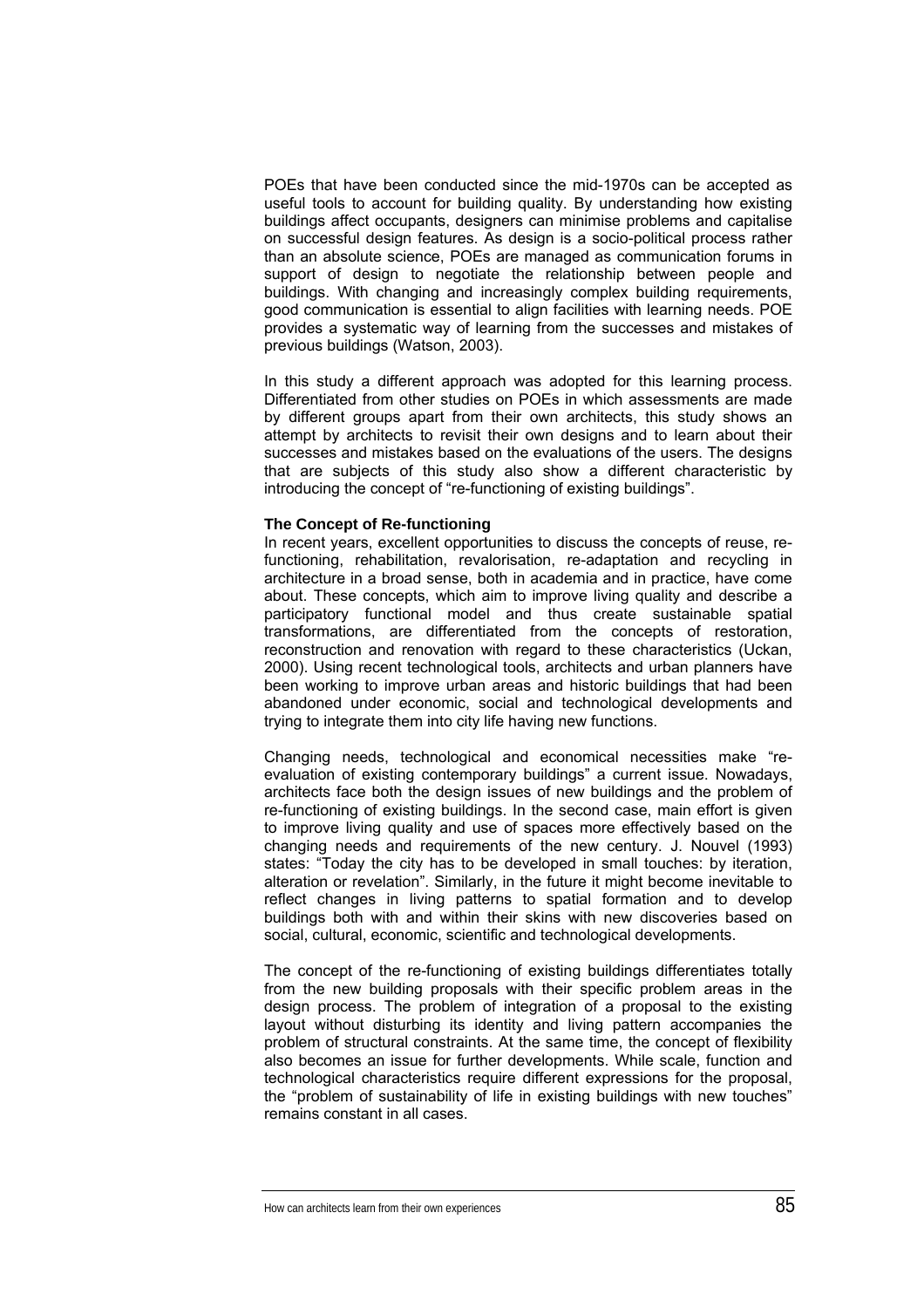In recent years, the campuses of Istanbul Technical University (ITU) show exceptional architectural re-formation in which the "re-functioning of an existing building" becomes a current issue. Keeping abreast of modern developments and with the attempts of renovating the physical, educational and social infrastructure, old buildings started to be developed for new uses and new buildings constructed. This paper focuses on the post-occupancy evaluations in the student social centres of two faculty buildings which were designed during renovations at Istanbul Technical University. Similar projects in two different cases are tested comparatively and the findings provide feedback for further developments in other ITU academic buildings. This study also gives an opportunity to the architects (the authors of this paper) to evaluate their own designs based on the criticism of the real users.

#### **Case Studies: The Tale of Two Projects**

The aims of two design projects are to transform old useless canteen spaces into social centres providing various activities, and to integrate these spaces into faculty and campus life (Figure 1).



1. entrance, 2. exhibition hall, 3. internet cafe, 4. classrooms, 5. cafe, 6. courtyard, 7. service, 8. storage, 9. toilets



1. entrance, 2. cafe, 3. billiards room, 4. club rooms, 5. courtyard, 6. service, 7. storage



Social Centre in the Faculty of Naval Architecture and Ocean Engineering, renovated in 1999

*Figure 1: Two Social Centres in ITU* 



by Murat Germen

Social Centre in the Faculty of Electrical and Electronic Engineering, renovated in 2001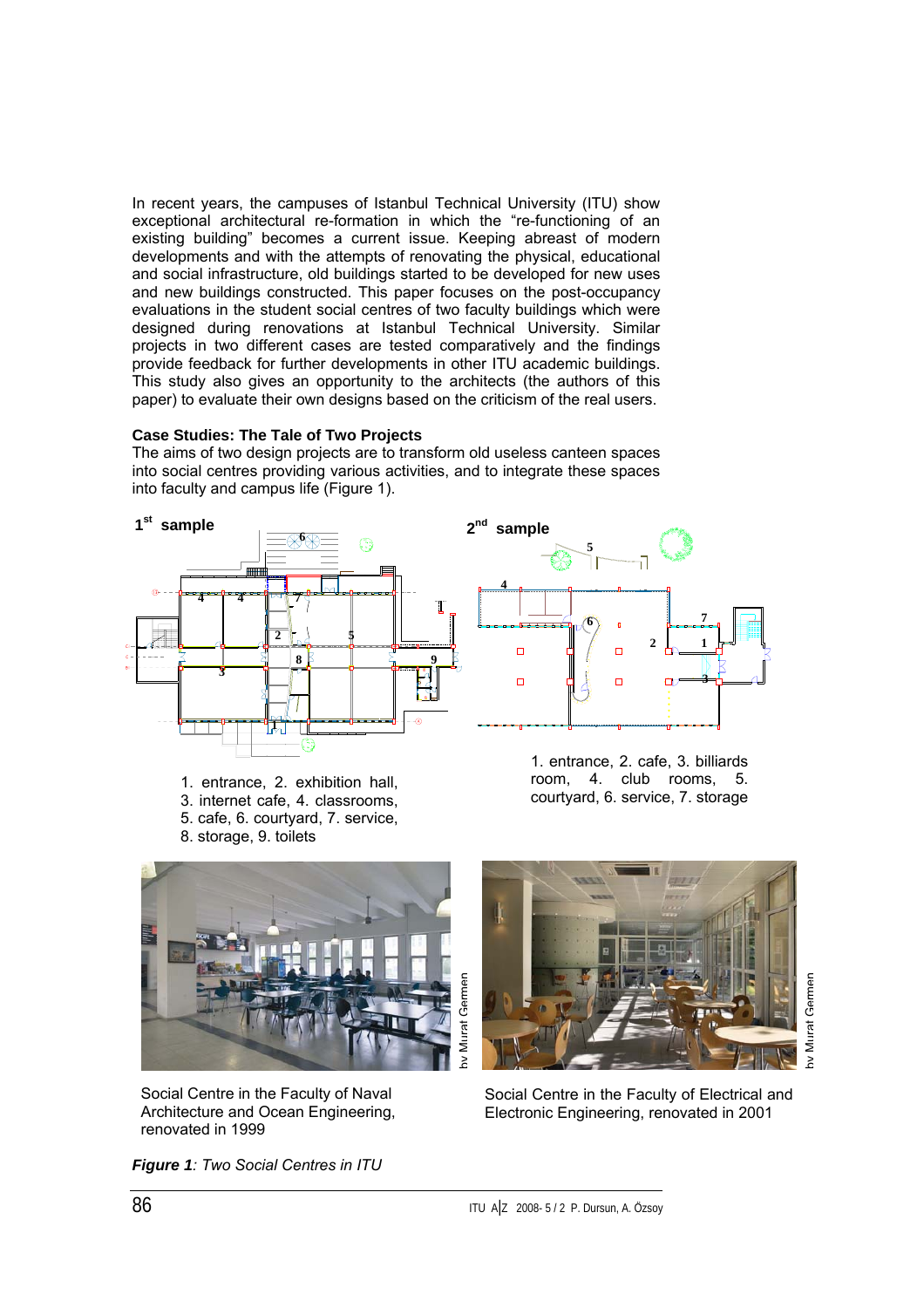In the first case, the project, located on a 1500 square metre site, consists of a cafe, an internet cafe, an exhibition hall, an open courtyard and service spaces such as an information unit, a kitchen and a storage area. In the design process a new entrance was created for non-faculty users to meet the privacy needs of the faculty. This space was directly connected to the exhibition hall and the open courtyard. The main exhibition hall gives entrance to an internet cafe on the one side and a cafe and some service spaces on the other. Service spaces were located between the hall and the cafe and designed as a separation zone. The internet cafe was basically designed for dormitory students living very close to this facility. In the project, the existing open courtyard was renovated and a new amphitheatre was added. In the design process it was taken into account not to disturb the working model of the existing building and to create technologically wellequipped spaces.

In the second case, the project, located on a 504 square metre site, consists of a cafe for 114 persons, a billiards room, student clubs and service spaces such as a kitchen and a storage area. In the design process one of the façades of the existing space was expanded towards the open courtyard and was redefined by the border of the first storey standing on the columns. As the intent was to create a visual continuity between the cafe-student clubs and the open courtyard, this façade was transformed into a transparent wall. Club rooms were located on this façade and, based on the administrative requirements, they were separated from the main cafe by a glass wall. The main service bar was designed at the centre of the cafe with a curving wall and kitchen was left at its back. One of the main rooms adjacent to the main cafe was designed as a billiards room and was separated from the central space by a secondary bar unit. The other and darker smaller room was allocated for storage based on the service requirements. Flexible and technologically well-equipped spaces serving different needs of students defined the focal concepts of this design proposal.

#### **Methodology**

Consideration of appropriate methodology in a POE is an important issue. In this study a multi-method approach has been adopted to enhance the credibility of the findings. Qualitative techniques of data collection, such as in-depth interviewing with the administration, teaching staff and students, behavioural observation and photographic documentation have been employed in the post-occupancy analysis (Figure 2).

In the POEs four elements of building performance are tested: technical (acoustic, lighting, ventilation, heat), spatial (function of space, arrangement of space, order of space/spatial relations, size of space), behavioural (personal expressions, social interaction, comfort and aesthetic) and management issues (service quality, rules of space use).

Interviews were conducted with the help of administrative and academic staffs of both faculties. The size of the faculties determines the number of questionnaires that have been answered. The student sample consists of 49 students from the Faculty of Naval Architecture and Ocean Engineering and 76 students from the Faculty of Electrical and Electronic Engineering. The majority of the first sample (65%) consists of the students who entered the faculty in 1998. In the second sample, the majority are composed of

How can architects learn from their own experiences87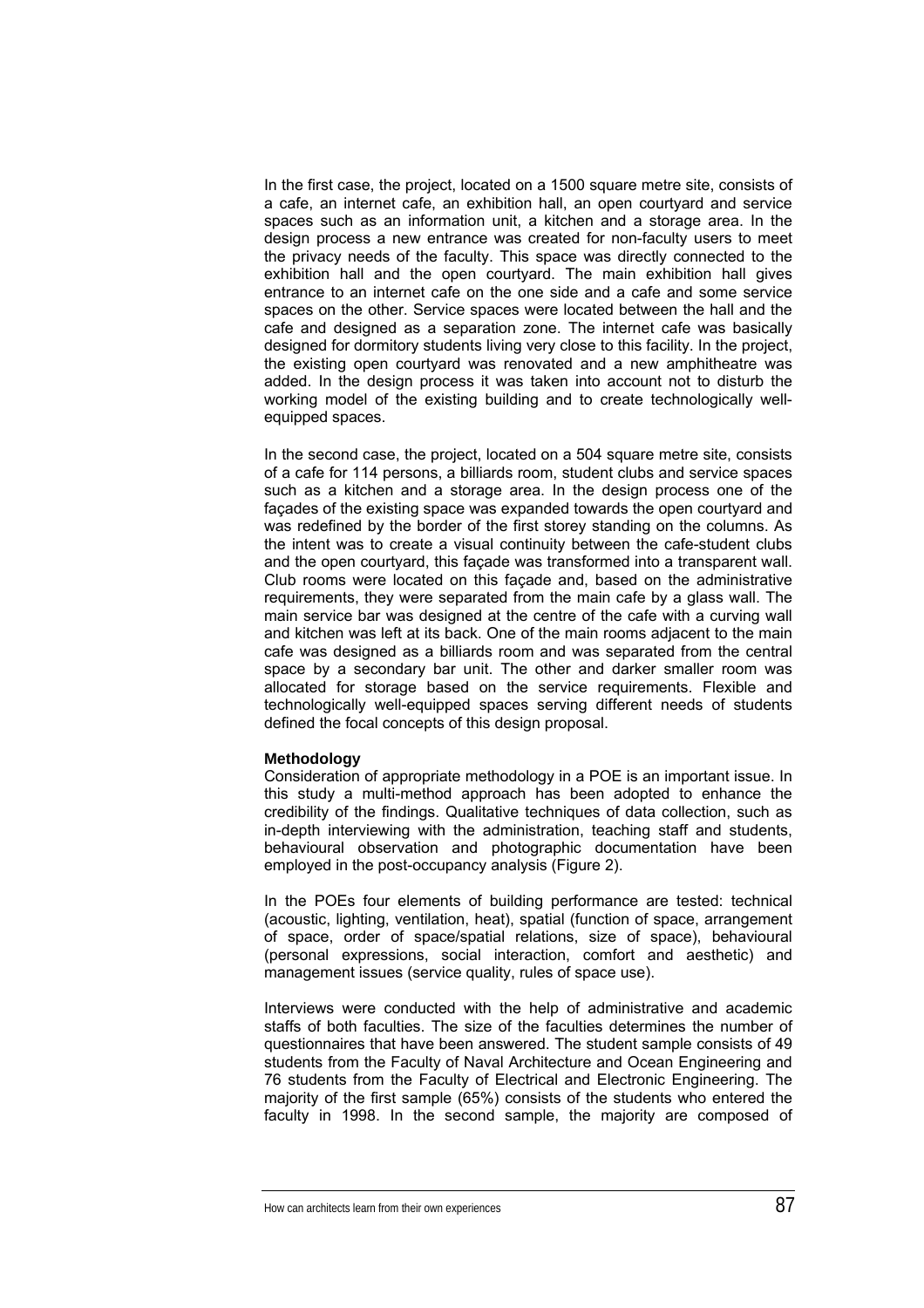students from the 1999 and 2000 terms with a ratio of 24% and 25%, respectively. In the Faculty of Naval Architecture and Ocean Engineering, students from other ITU faculties constitute 8.2% of the total sample. The sample of the academic staff consists of 27 teachers from the Faculty of Naval Architecture and Ocean Engineering and 8 teachers from the Faculty of Electrical and Electronic Engineering.

Based on the map of Andreau and Oreszczyn (2004), Figure 2 shows the phases of two projects. The process begins by analysing briefs and user needs as well as physical characteristics of the existing building to create scenarios and ends by evaluating building performance. This also includes a feedback process in which evaluations are transferred to the design phase in order to create well performed environments satisfying their users' needs.



*Figure 2: Phases of Two Projects* 

#### **Post-Occupancy Findings**

Findings of the student interviews have shown that the social centre was used more by students (98%) than by teachers (59%) and finally by visitors (53%) in the Faculty of Naval Architecture and Ocean Engineering. This order reoccurs in the Faculty of Electrical and Electronic Engineering with ratios of 93%, 53% and 54%, respectively. In both samples, the majority of students (61%, 49%) use these centres two or three times a day. The time between 12:20 and 14:20 appears to be the busiest period. The ratios of the students in the two samples who use these spaces all day are 26% and 9%, respectively.

In the survey, students were asked about what the most important activities were that they did in these spaces. In the first sample, the order is: first eating (71%), second – relaxing and meeting (41.3%), third - meeting and studying (29%), fourth - studying (22%), fifth - participating in club activities (29.5%) and sixth - playing billiards (20%). In the second sample, this order is: first - eating (83.2%), second - relaxing (38.3%), third - meeting (33%), fourth - studying (30.5%), and fifth – participating in club activities (22%).

In the first sample 77% of the students, in the second sample 57% of the students, did not prefer any particular location in the social centres. The students who designated preferred locations in the plan layouts usually pointed out areas having a view of courtyards or spaces along the windows. These daylight space preferences are followed by outdoor areas, club and computer rooms.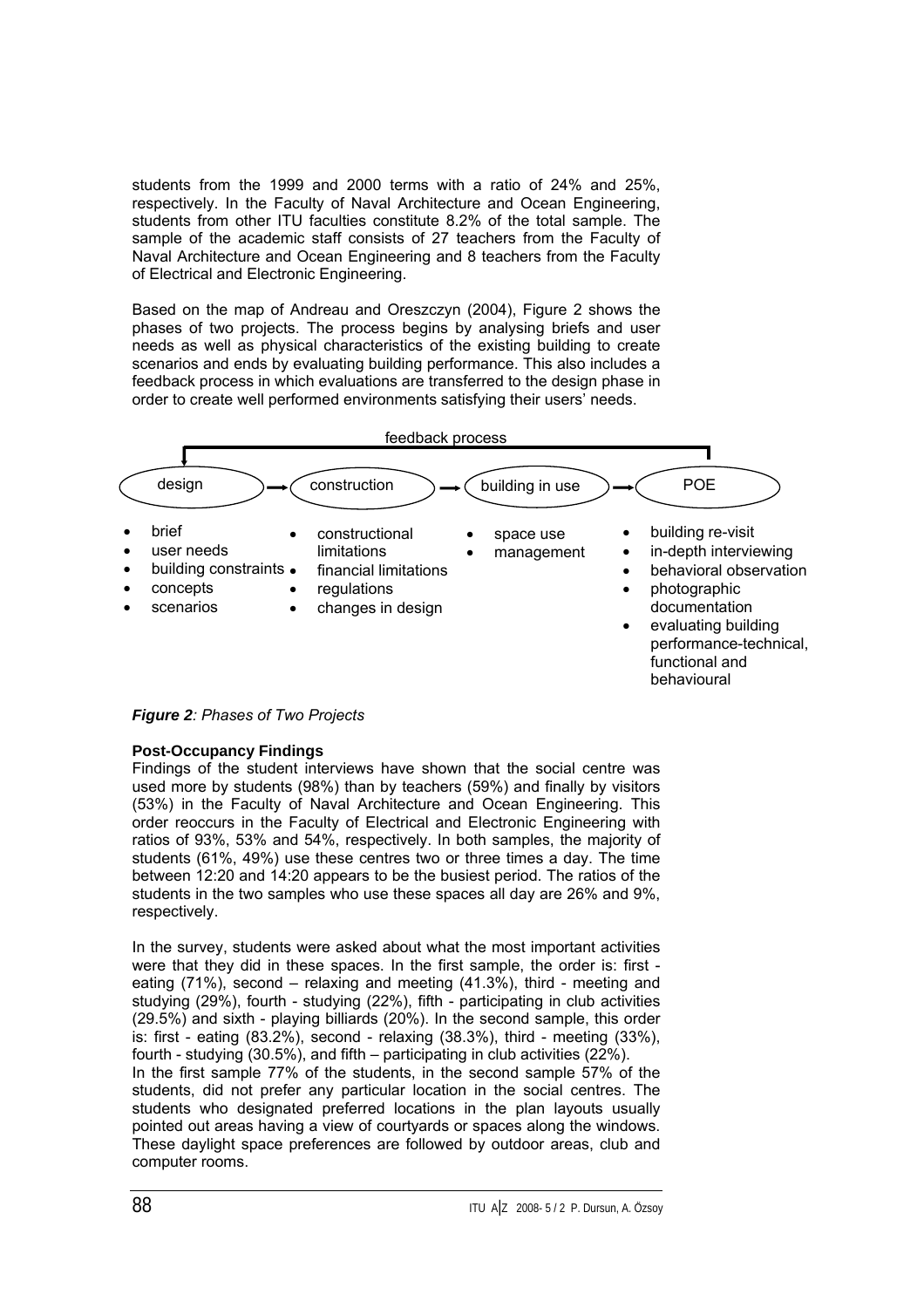|                                  | very<br>good             | good                     |    | moderate |    | bad |                          | very<br>bad |                | no<br>response |                |                         |
|----------------------------------|--------------------------|--------------------------|----|----------|----|-----|--------------------------|-------------|----------------|----------------|----------------|-------------------------|
| arrangement of space             | 6                        | $\overline{c}$           | 18 | 41       | 18 | 19  |                          | 8           | 2              | 3              | 2              | 3                       |
| order of space/spatial relations | 3                        | 1                        | 17 | 30       | 16 | 18  | 8                        | 18          | $\overline{2}$ | 3              | 3              | 6                       |
| colours in space                 | 4                        | 3                        | 16 | 32       | 15 | 25  | 11                       | 9           | 1              | 4              | $\overline{2}$ | 3                       |
| materials in space               | 3                        | 7                        | 14 | 25       | 19 | 30  | 9                        | 7           | 3              | 3              | 1              | 4                       |
| furniture in space               | 1                        | 4                        | 9  | 26       | 14 | 24  | 14                       | 13          | $\overline{7}$ | 7              | 4              | $\overline{2}$          |
| dimensions                       | 8                        | 3                        | 28 | 15       | 9  | 31  | $\overline{\phantom{a}}$ | 15          | 2              | 11             | 2              | 1                       |
| lighting in space                | 6                        | 7                        | 27 | 36       | 10 | 18  | 4                        | 10          | $\mathbf{1}$   | 4              | 1              | 1                       |
| acoustics in space               | $\overline{2}$           | 2                        | 13 | 13       | 12 | 25  | 14                       | 23          | 5              | 9              | 3              | 4                       |
| heat in space                    | 3                        | 6                        | 18 | 31       | 18 | 19  | 5                        | 10          | 4              | 6              | 1              | $\overline{\mathbf{4}}$ |
| ventilation in space             | 3                        | 4                        | 18 | 25       | 19 | 22  | 6                        | 15          | 2              | 8              | 1              | $\overline{2}$          |
| adequacy of using time           | 5                        | 5                        | 23 | 17       | 9  | 24  | 9                        | 12          | $\overline{2}$ | 16             | 1              | $\overline{2}$          |
| diversity and quality of food    | $\overline{\phantom{a}}$ | $\overline{\phantom{0}}$ | 13 | 13       | 17 | 17  | 11                       | 22          | $\overline{7}$ | 23             | 1              | 1                       |
| music broadcast                  | 1                        | 3                        | 5  | 3        | 13 | 10  | $\overline{7}$           | 14          | 17             | 38             | 6              | 8                       |
| space cleanliness                | $\overline{7}$           | $\overline{2}$           | 24 | 20       | 11 | 19  | $\overline{4}$           | 17          | $\overline{2}$ | 17             | 1              | 1                       |
| approach of manager              | 8                        | 5                        | 18 | 24       | 14 | 19  | 5                        | 9           | $\overline{2}$ | 18             | $\overline{2}$ | 1                       |

#### *Table 1: Evaluations on Different Properties of the Centres*

Evaluations of the students concerning different properties of the centres are tabulated in Table 1. The table is organised by showing the data related to the first sample in the first columns and the data related to the second sample in the second columns. The data in this table express the number of students who participated in the site surveys. As can been seen from this table, the choices of the students mostly took place in the "moderate" and "good" intervals. The negative evaluations were made about the variety of food and the music broadcasts. Most of the students argued about the quality and variety of food and areas without any music being broadcast. When the students were asked about the frequency of use of courtyards or exterior spaces, most of them (55%, 60%) pointed out that the spaces were unusable because they were always kept locked (Figure 3).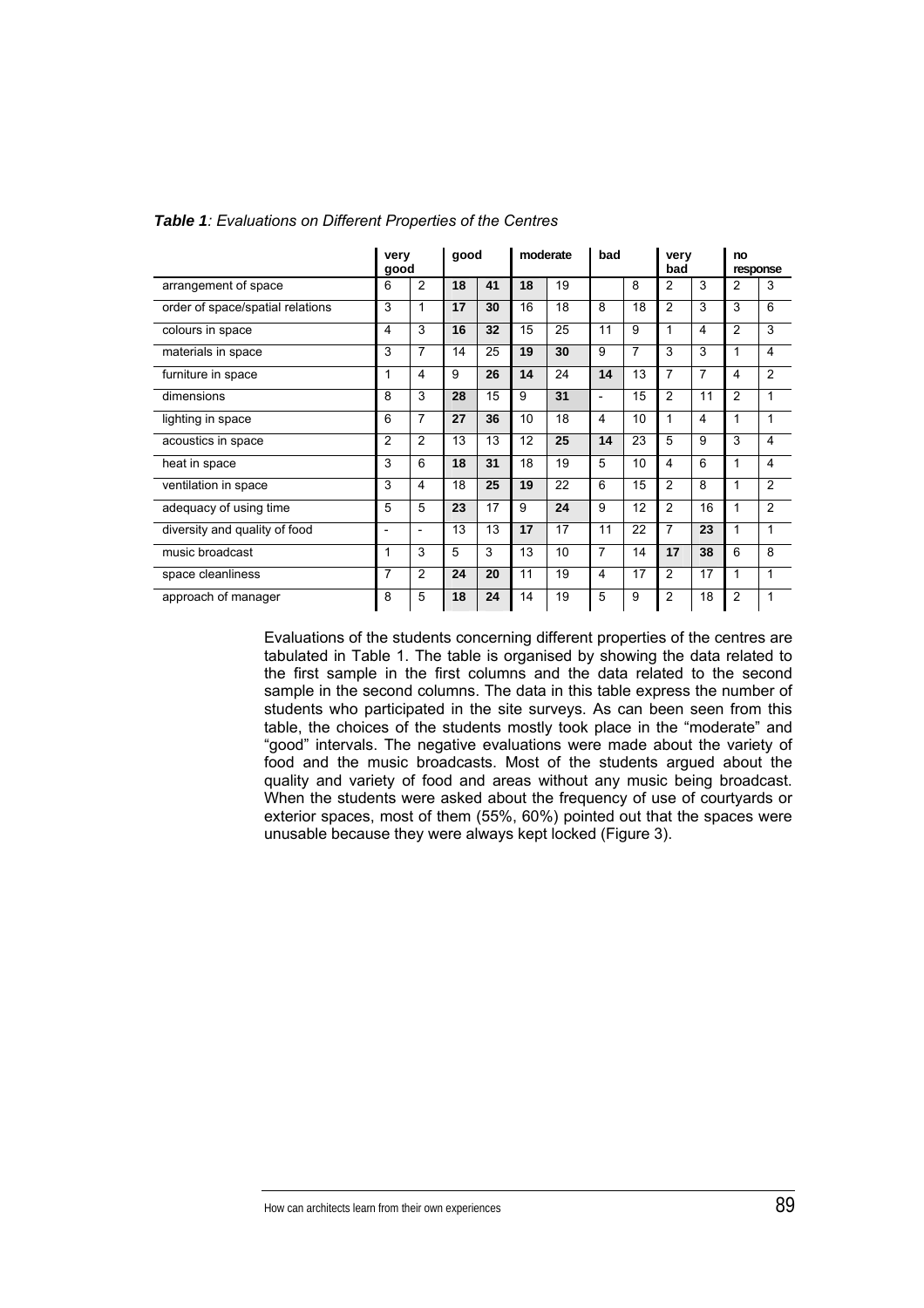

*Figure 3: Use of Exterior Spaces*

|  | <b>Table 2: Describing Designs</b> |  |
|--|------------------------------------|--|
|--|------------------------------------|--|

| 1 <sup>st</sup> sample | sample       | 1 <sup>st</sup> sample | 2 <sup>nd</sup> sample |
|------------------------|--------------|------------------------|------------------------|
| contemporary           | contemporary | boring                 | boring                 |
| clean                  | clean        | ordinary               | ordinary               |
| plain                  | plain        | insufficient           | insufficient           |
| useful                 | useful       | dull                   | dull                   |
| beautiful              | beautiful    | noisy                  | noisy                  |
| friendly               | friendly     | uncomfortable          | uncomfortable          |
| relaxing/restful       |              | colourless             | colourless             |
| large enough           |              | cold                   | cold                   |
|                        |              |                        | small                  |
|                        |              |                        | unproductive           |

In the study, the students were asked to evaluate the social centres using some adjectives, and the findings were tabulated in Table 2. The students found these spaces plain, beautiful, contemporary, useful and clean. On the other hand they described them as colourless, dull, boring, ordinary, uncomfortable and noisy. The students also were asked to choose the areas they wanted to be in from among the several images given and to explain the reasons (Table 3).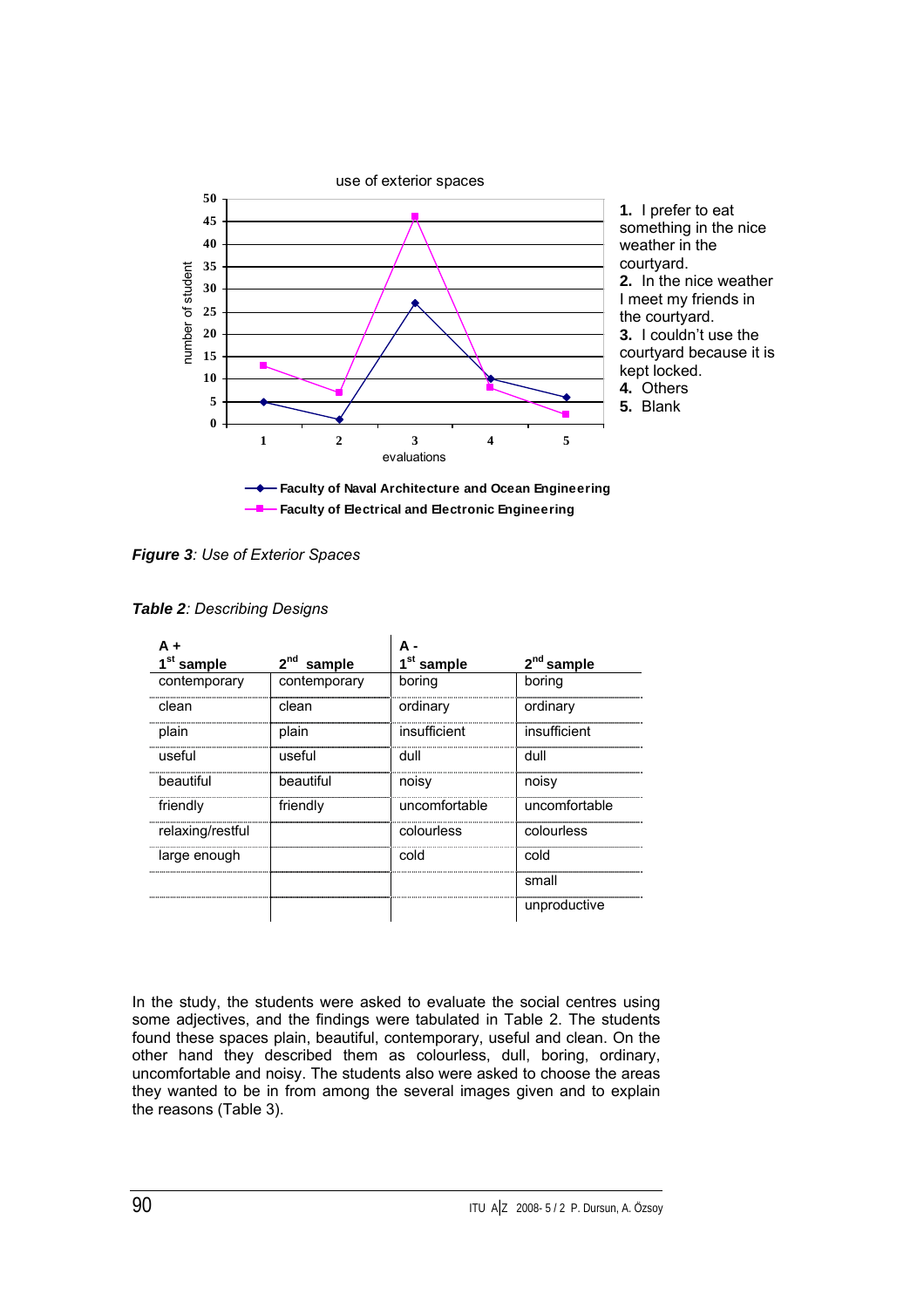*Table 3: The Most Preferred Spaces* 



Teachers from the Faculty of Naval Architecture and Ocean Engineering pointed out that the social centre was used more by the students (100%), than by the teachers (67%) and finally by the visitors and other groups (59%). The same order also occurred in the Faculty of Electrical and Electronic Engineering with the ratios of 100%, 87.5% and 50%, respectively. In the first sample, the majority of the teachers (30%) use this centre once a day and once a month. In the second sample, the ratio of teachers who use the centre once every two or three days was higher, (50%). The time between 12:30 and 14:30 appeared to be the busiest period. In the site survey teachers were asked about what were the most important activities they did in these spaces. In the first sample, the order was first - eating (93%), second - having visitors (41%). In the second sample, this order was repeated with the ratios of 87.5% and 25%. In the first sample, 89% of the teachers did not prefer any specific location in the social centres. In the second sample, the ratio of teachers who definitely preferred locations in the plan layouts was 50%. These teachers mainly indicated areas with a view of the courtyard or secondly, spaces near the windows. Evaluations of the teachers about different properties of the centres mostly were in the moderate and good intervals. Among these, the worst ones were about the quality of acoustics and ventilation. When the teachers were asked about the frequency of the use of the courtyards or exterior spaces, the majority of the first sample (67%) pointed out that these spaces could not be used because they were always kept locked. In the second sample, most of the teachers (59%) preferred to eat something at the courtyard in nice weather.

In the study, the teachers were asked to compare these centres with the former canteen spaces. In both samples, the majority (30%, 40%) indicated that although the centres were quite good, they were not used as much as the former ones. In the first sample, 22% of teachers explained that they missed the former canteen. 18.5% of teachers in the first sample and 25% in

How can architects learn from their own experiences91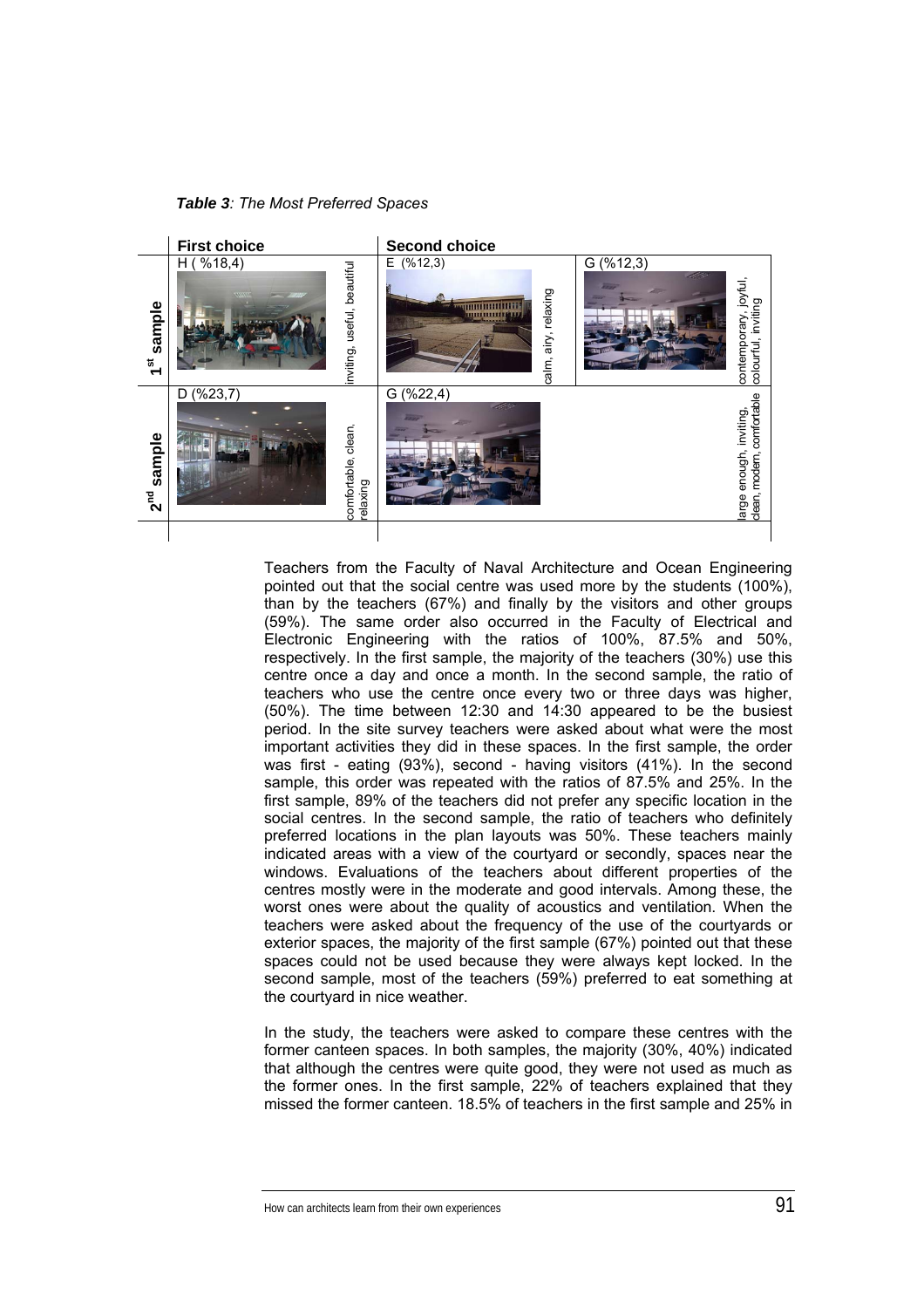the second sample found themselves very lucky that these spaces were designed for their faculties. In the study, the social centres were also evaluated by the teachers choosing adjectives from a list. They found these spaces to be simple, beautiful, contemporary, relaxing / pleasant and clean. On the other hand, they described these areas as colourless, dull, boring, ordinary, uncomfortable, unproductive, insufficient and noisy.

#### **Conclusion**

Design can be described as a making or discovery process which proceeds by creating and testing ideas (Dursun, 2007). In this process architects use a great variety of science based knowledge as well as individual experiences. An architect is a person who knows how to bring this variety of knowledge together and manages to become successful in transferring this knowledge into the design process by converting it. In the design process, knowledge is formed and enriched by evaluating design ideas and design solutions; also new ideas are generated and configured with this knowledge.

Cooper (2001) underlines the importance of this knowledge in design by focusing on an early statement of Davies in his paper: "Deeper Knowledge: Better Design". According to Davies, knowledge is the raw material for design. It is not a substitute of architectural imagination but is necessary for the effective exercise of imagination and skill in design. Inadequate knowledge handicaps and frustrates the architect, limits the achievements of even the most creative and depresses the general level of design (Davies, 1957).

One of the important sources of this knowledge is constituted by developing an understanding of people's interactions with their environment. By accepting designed space as a living organism and focusing on the relationship between man and the environment, valuable data for design process can be obtained. In this manner, POEs can be seen as useful tools for architects both to decode man-environment relationship and to learn from their own experiences. By linking research into design, POEs also create important knowledge for future design projects.

In this study, post-occupancy evaluations of two student centres have provided useful information about how design decisions affect people's way of life and space use in these particular areas and show how these spaces were used to satisfy their users. They gave an opportunity to see how our imaginary scenarios work in reality by indicating the success and failures of design decisions. In the scope of this work, the data related with post occupancy evaluations which are investigated under technical, functional, behavioural and management aspects are summarised in Table 4.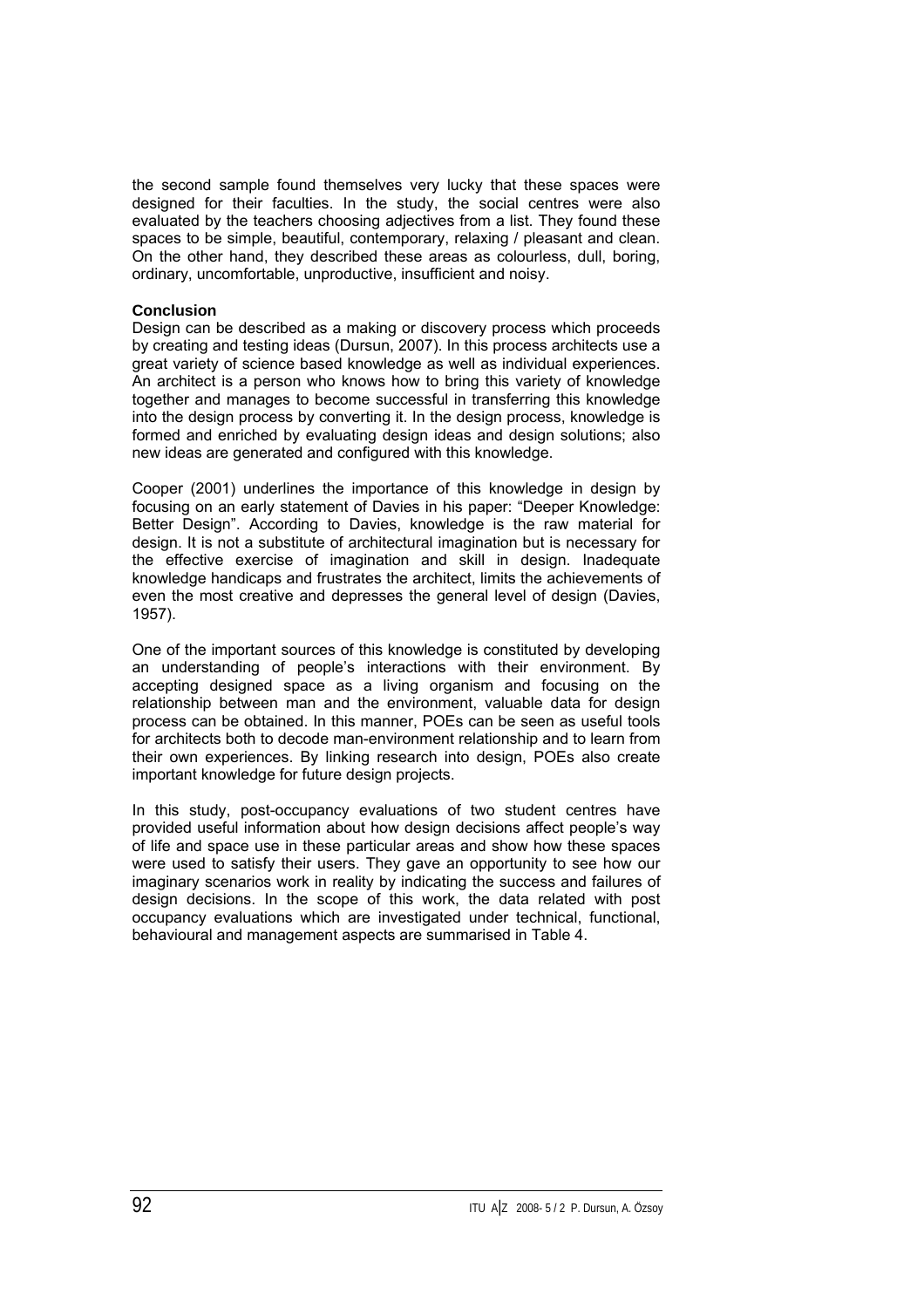*Table 4. POE Evaluations and Findings* 

|                                                                                                         | analysıng<br>aspects                                                                                          | comments                                                                                                                                                                                                                                                                                                                                                                                                                                                                                                                                                                                                                                                                                                                                                                                                                                                                                                                                                                                                                  |
|---------------------------------------------------------------------------------------------------------|---------------------------------------------------------------------------------------------------------------|---------------------------------------------------------------------------------------------------------------------------------------------------------------------------------------------------------------------------------------------------------------------------------------------------------------------------------------------------------------------------------------------------------------------------------------------------------------------------------------------------------------------------------------------------------------------------------------------------------------------------------------------------------------------------------------------------------------------------------------------------------------------------------------------------------------------------------------------------------------------------------------------------------------------------------------------------------------------------------------------------------------------------|
| æ<br>ပ<br>$\overline{a}$<br><u>~</u><br>$\mathbf{o}$<br>Ф                                               | ventilation<br>heat<br>acoustic<br>lighting                                                                   | Two social centres have been developed around a main<br>courtyard. This characteristic has created positive results in terms<br>of level of light, natural ventilation in inner space. Student<br>evaluations for related parameters such as for light, ventilation,<br>heating are between good and moderate intervals.<br>However, architects are not successful in creating good acoustic<br>quality in spaces. This always appears as a problematic issue<br>both in students' and teachers' evaluations.                                                                                                                                                                                                                                                                                                                                                                                                                                                                                                             |
| ℼ<br>ب<br>a<br>$\Omega$<br>w                                                                            | arrangement of space<br>order of space/spatial relations<br>size of space<br>space<br>of space<br>function of | The data show that social centres provide not only spaces for<br>eating but also activity spaces for students. The students come<br>together in these centres to participate in different club facilities<br>and also to study. This characteristic underlines the fact that<br>designs are successful in terms of creating lively environments.<br>However these spaces are not attractive enough for teachers.<br>Architects' intentions to create a strong relation between inner<br>spaces and outer courtyards appears as an important design<br>criteria and has succeeded in generating visually and syntactically<br>connected outer and inner spaces with sufficient natural light. In<br>both cases the spaces by the courtyards are coded as the most<br>desirable places to use.<br>Student evaluations for arrangement of space and spatial relations<br>are between good and moderate intervals. Limited numbers of<br>students expressed that the size of the space is insufficient in the<br>second case. |
| æ<br>r,<br>$\overline{\phantom{a}}$<br>$\circ$<br>$\geq$<br>$\boldsymbol{\sigma}$<br><u>고</u><br>Ф<br>ء | behavioural expressions<br>. social interaction<br>. comfort<br>. aesthetic                                   | Individual expressions and evaluations related to comfort and<br>aesthetic issues are articulated with selected adjectives describing<br>spaces. Although these evaluations are considerably subjective<br>and show individual tendencies, some common points can be<br>underlined. An architect's priorities for designing pure or simple<br>spatial environments have resulted in students' evaluations by<br>spatial descriptions such as modern, plain, useful and beautiful.<br>However, many users describe these spaces as boring, ordinary,<br>dull, colourless and cold, and emphasise that spaces are<br>uncomfortable and insufficient.                                                                                                                                                                                                                                                                                                                                                                        |
| پ<br>$\mathbf{C}$<br>$\mathbf 0$<br>Ε<br>Ф<br>ත<br>æ<br>$\mathbf{C}$<br>ø<br>Ε                          | rules of space use<br>service quality                                                                         | The most important findings of this study is that although the<br>quality of design and construction are of primary importance for<br>user satisfaction in the space, the management issues are also<br>very important parameters in building performance. Students and<br>teachers frequently complain that courtyards are being kept<br>closed and have rarely been used. As the problem of opening<br>courtyards is addressed in the two projects, functions which<br>architects create in the buildings could be changed through<br>administrative implementations.<br>The data show that the quality of services reduced user<br>satisfaction and affected space use. Students are not satisfied<br>with the diversity and quality of food and other facilities such as<br>music.                                                                                                                                                                                                                                    |

# **P O E E v a l u a t i o n s a n d F i n d i n g s analysing comments…**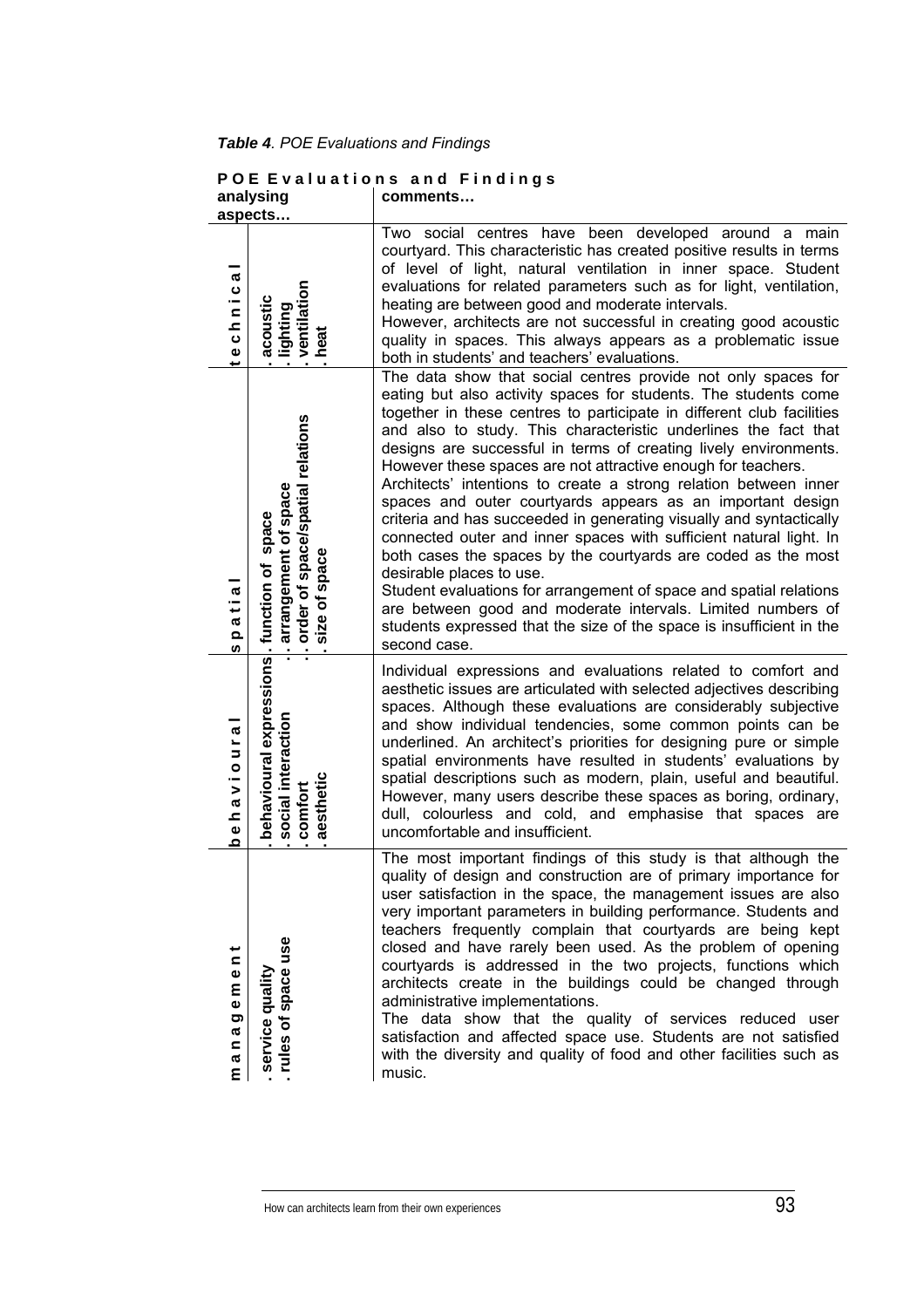According to Watson (1996), growing diversities in our life and on-going changes in technology, law and management demand good communications between people using buildings and those providing them. POEs provide the opportunity for inhabitants to respond with comments about strengths and weaknesses of their building. This study has also shown that this kind of communication is an important issue not only after the design is built but also in the whole design process. In our case the brief had been given by the administrative side but no interviews were conducted with the students in the design process. Based on the criticism of the students, it is understood that some decisions such as spatial characteristics, colours, types of materials and furniture in social centres do not satisfy the students enough. Participation which includes all types of user groups is necessary in the design process to cope with these problematic conditions.

This study has emphasised the attempt to re-function existing buildings, in other words, an attempt to create sustainable designed environments. Our new era in which resources are being dramatically exhausted and user needs are rapidly changing inevitably forces designed spaces to change and transform themselves. This situation once again emphasises the importance of some spatial concepts such as flexibility, adaptability and sustainability.

On the other hand, our experience has outlined that the re-functioning of an existing building requires a different approach when compared with new projects in the design process. As can be seen in our cases, the designs were based on data related to the programme requirements and user preferences and were limited by the budgets and potentials of the building envelope/spaces. However POEs showed that students are mostly not aware of these limitations, and they evaluate the designs mainly based on their past experiences and their personal expectations.

Findings of this study reveals that a qualified design is not equivalent a good environmental performance, therefore occupant evaluations are important. Although it is very difficult for designers to evaluate their own designs objectively, formulating the effects of designed space on their users appears as great interest for architects. By differentiating approaches in which an architect shows egocentric expressions and wants to expose his/her will or dream without accepting any inquiry, approaches for building design decisions on knowledge and facts make these types of works more valuable.

In this study, architects' attempts to evaluate their own designs show a unique effort and create an awareness related to understanding the relationship between man and environment. In this way it also generates an opportunity for architects to learn from their designs and establish a strong link between research and design. It seems extremely imperative that architects and environmental designers revisit the building/s they designed to obtain the necessary feedback, and they need to be informed about the positive and negative characteristics that create satisfaction and/or dissatisfaction. They have to investigate their building's performance in a detective and scientific way.

#### **References**

Andreu, C.,I., Oreszczyn, T. (2004), "Architects Need Environmental Feedback", **Building Research & Information**, July-August 2004, 32(4), pp. 313-328.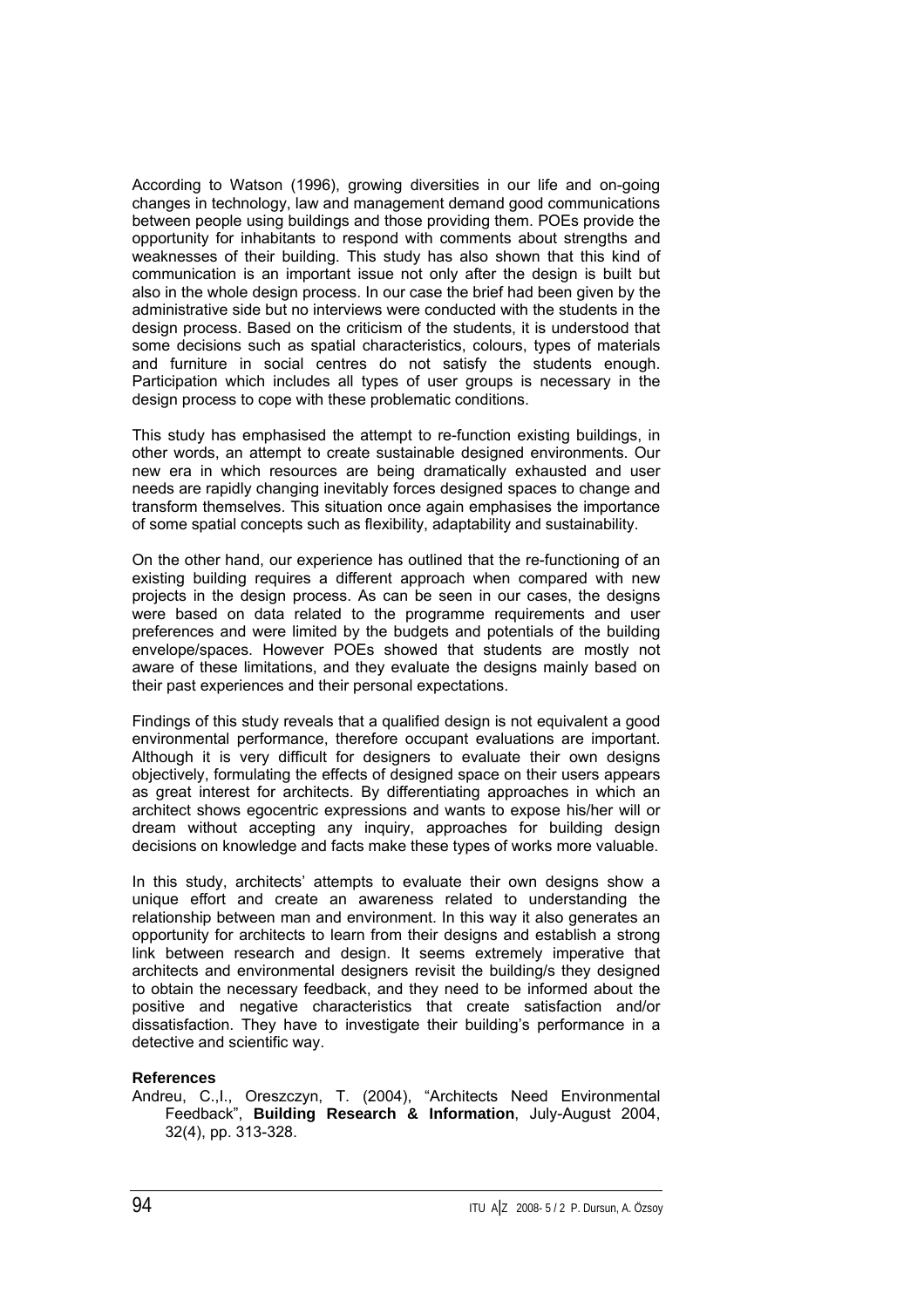- Baird, G., Gray, J., Isaacs, N., Kernohan, D., & McIndoe, G. (1996), **Building Evaluation Techniques**, New York: McGraw-Hill.
- Cooper, I. (2001), "Post-Occupancy Evaluation- Where Are You?", **Building Research & Information** 29(2), pp. 158–163.
- Davies, R.L. (1957), "Deeper Knowledge: Better Design", **Architectural Record**, April, 1957, pp.185-191
- Dursun, P. (2007), "Space Syntax in Architectural Design", **Proceedings of Space Syntax 6th International Symposium**, ITU Faculty of Architecture, 12-15 June 2007, Vol. I.
- Federal Facilities Council (FFC) (2002), **Learning from Our Buildings: A State-of-the-Practice Summary of Post-Occupancy Evaluation***.* Board on Infrastructure and the Constructed Environment, National Research Council.
- Hillier, B., Leaman, A. (1974), "How Is Design Possible?", **Journal of Architectural Research and Teaching***,* 3 (1), pp. 4-11.
- Lawson, B. (2003), **How Designers Think**, Architectural Press.
- Nouvel, J. (1993), "Ancient Nouvel", **Architectural Review**, 1160, pp. 44-49.
- Preiser, W. F. E. (1996), "POE Training Workshop and Prototype Testing at the Kaiser Permanente Medical Office Building in Mission Viejo, California, In G. Baird, J. Gray, N. Isaacs, D. Kernohan, & G. McIndoe, **Building Evaluation Techniques***,* (pp. 92-98). New York: McGraw-Hill.
- Preiser, W. F. E., Rabinowitz, H. Z., & White, E. T. (1988), **Post-Occupancy Evaluation***.* New York: Van Nostrand Reinhold.
- Preiser, W. F. E. (2001), "The Evaluation of Post-Occupancy Evaluation: Toward Building Performance and Universal Design Evaluation", In **Learning from Our Buildings: A State-of-the-Practice Summary of Post-Occupancy Evaluation** *(Federal Facilities Council)*, National Academic Press, Washington, DC.
- Preiser, W. F. E., Vischer, J.C. (2005), **Assessing Building Performance***.* Elsevier Butterworth-Heinemann, Oxford, UK.
- Uckan, Ö. (2000), "Koruma'dan Yeniden İşlevlendirme'ye Sürdürülebilir Kent (Sustainable City from Preservation to Re-functioning)", **Domus**, *8*, pp. 36- 37.
- Watson, C. (2003), "Review of Building Quality Using Post Occupancy Evaluation", **Journal of Programme on Educational Building**, OECD, Paris, February, 2003.
- Watson, C. G. (1996), "Evolving Design for Changing Values and Ways of Life", In Gray, Madi (Ed.), **Evolving Environmental Ideals - Changing Way of Life, Values and Design Practices**. IAPS 14 Conference Proceedings, July 30-August 3, pp. 228-235. Stockholm.
- Wener, R. (1989), "Advances in Evaluation of the Built Environment", In E. H. Zube and G. T. Moore (Eds.), **Advances in Environment, Behaviour, and Design**, Vol. 2, pp. 287-313. New York: Plenum Press.
- Whyte, J., Gann, D. M. (2001), "Closing the Loop between Design and Use: Post Occupancy Evaluation", **Building Research & Information**, 29(6), pp. 460-462.
- Zeisel, J. (1984), **Inquiry by Design: Tools for Environment-Behaviour Research**, Brooks/Cole, Monterey, CA.
- Zimmerman, A., Martin, M. (2001), "Post-occupancy Evaluation: Benefits and Barriers", **Building Research & Information***,* 29(2), pp. 168–174.
- Zube, E. H. (1984), **Environmental Evaluation: Perception and Public Policy**. Cambridge: Cambridge University Press.